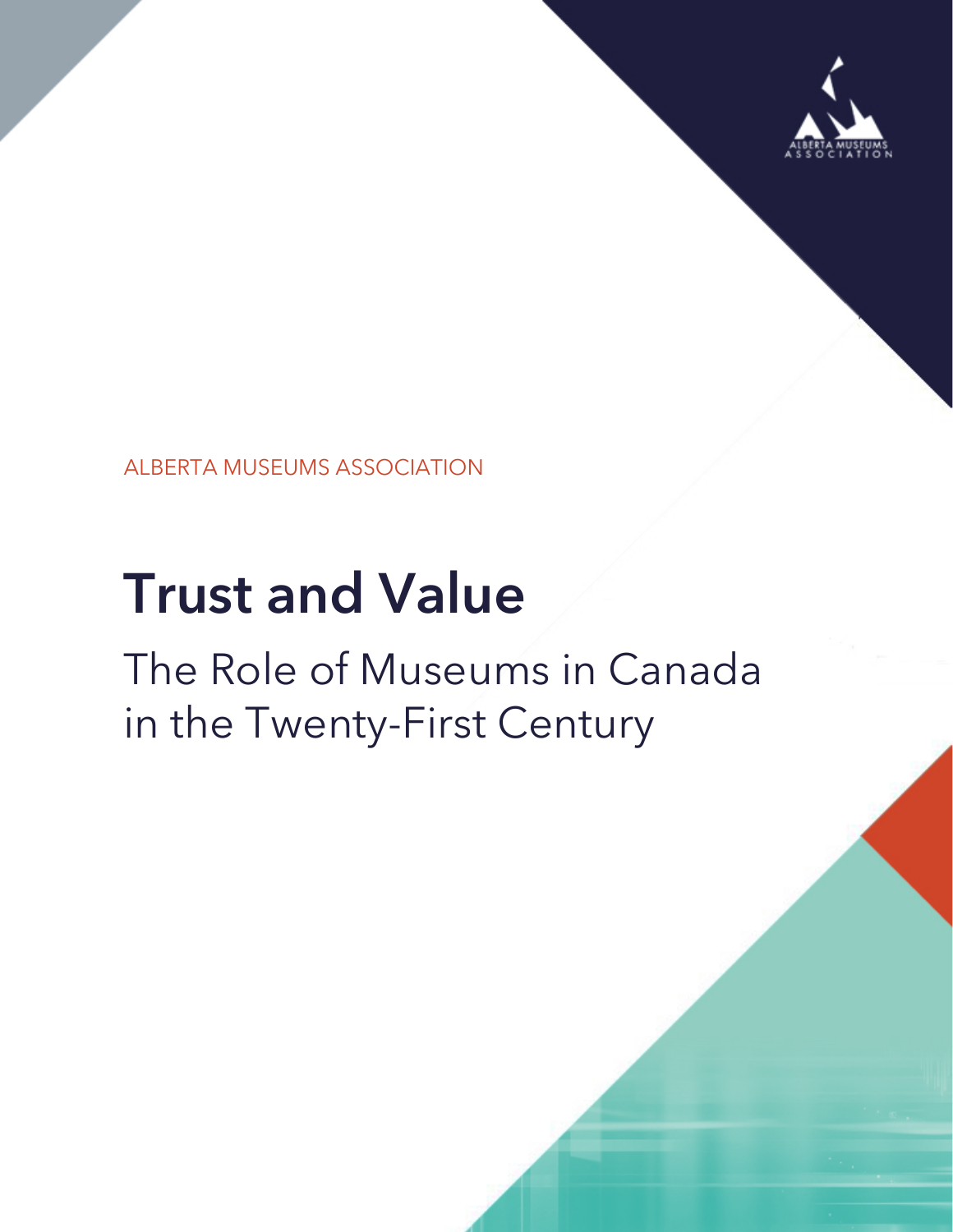### **Acknowledgements**



#### Trust and Value: The Role of Museums in Canada in the Twenty-First Century

© 2021 Alberta Museums Association

Report prepared by Dr. Victoria Dickenson on behalf of the Alberta Museums Association.

#### Contributing Partners:

Association Heritage New Brunswick Association of Manitoba Museums Association of Nova Scotia Museums BC Museums Association Canadian Museums Association Community Museums Association of Prince Edward Island Museum Association of Newfoundland and Labrador Museums Association of Saskatchewan Ontario Museum Association Société des Musées du Québec Yukon Historical & Museums Association

Special Thanks:

Fellows of the Canadian Museums Association Jennifer Forsyth Hill+Knowlton Strategies Canada Caroline Loewen Adrienne Orr Meaghan Patterson Lauren Wheeler

The Alberta Museums Association gratefully acknowledges the financial support for this research provided by the Government of Canada through the Canada Cultural Investment Fund.

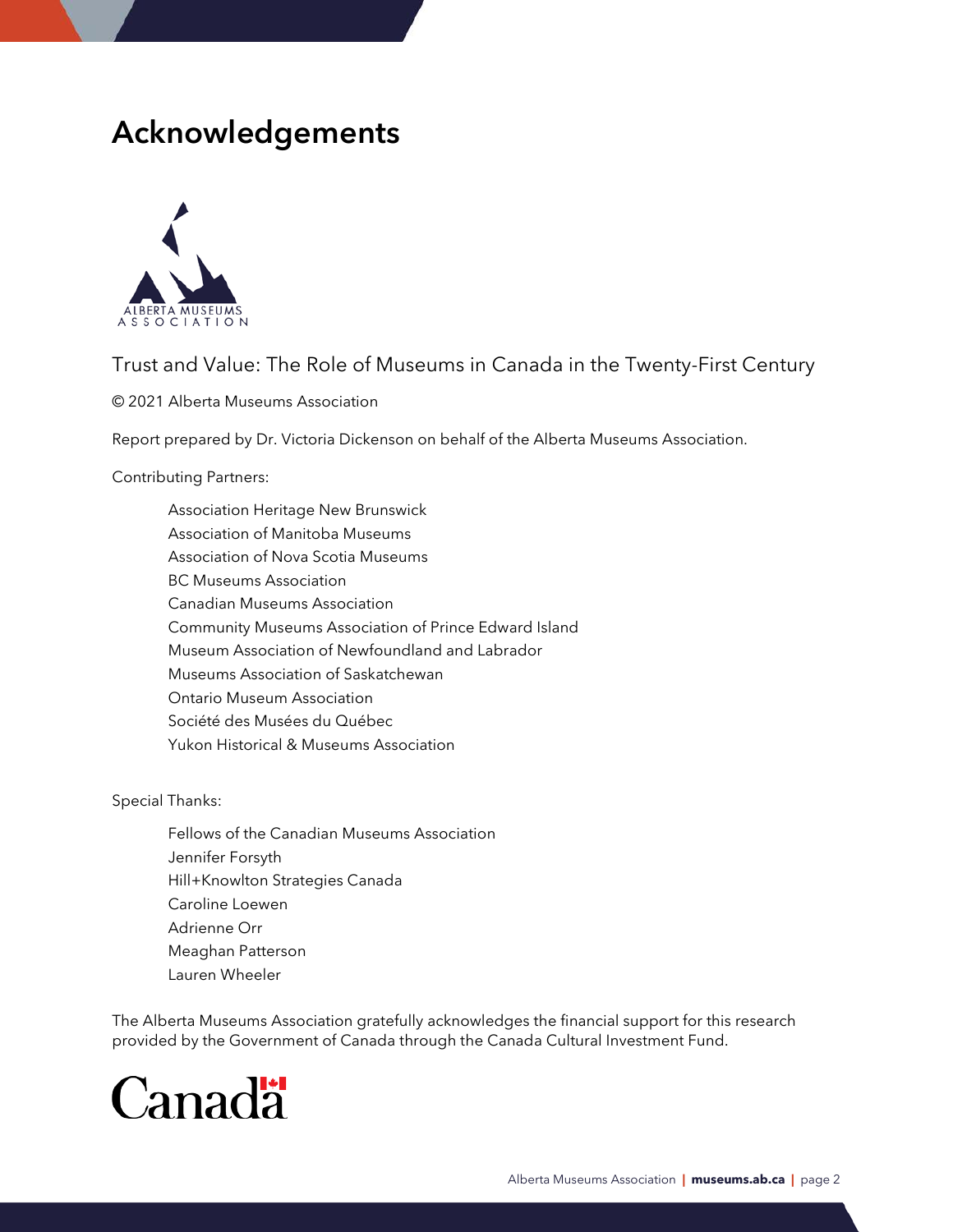### <span id="page-2-0"></span>**Table of Contents**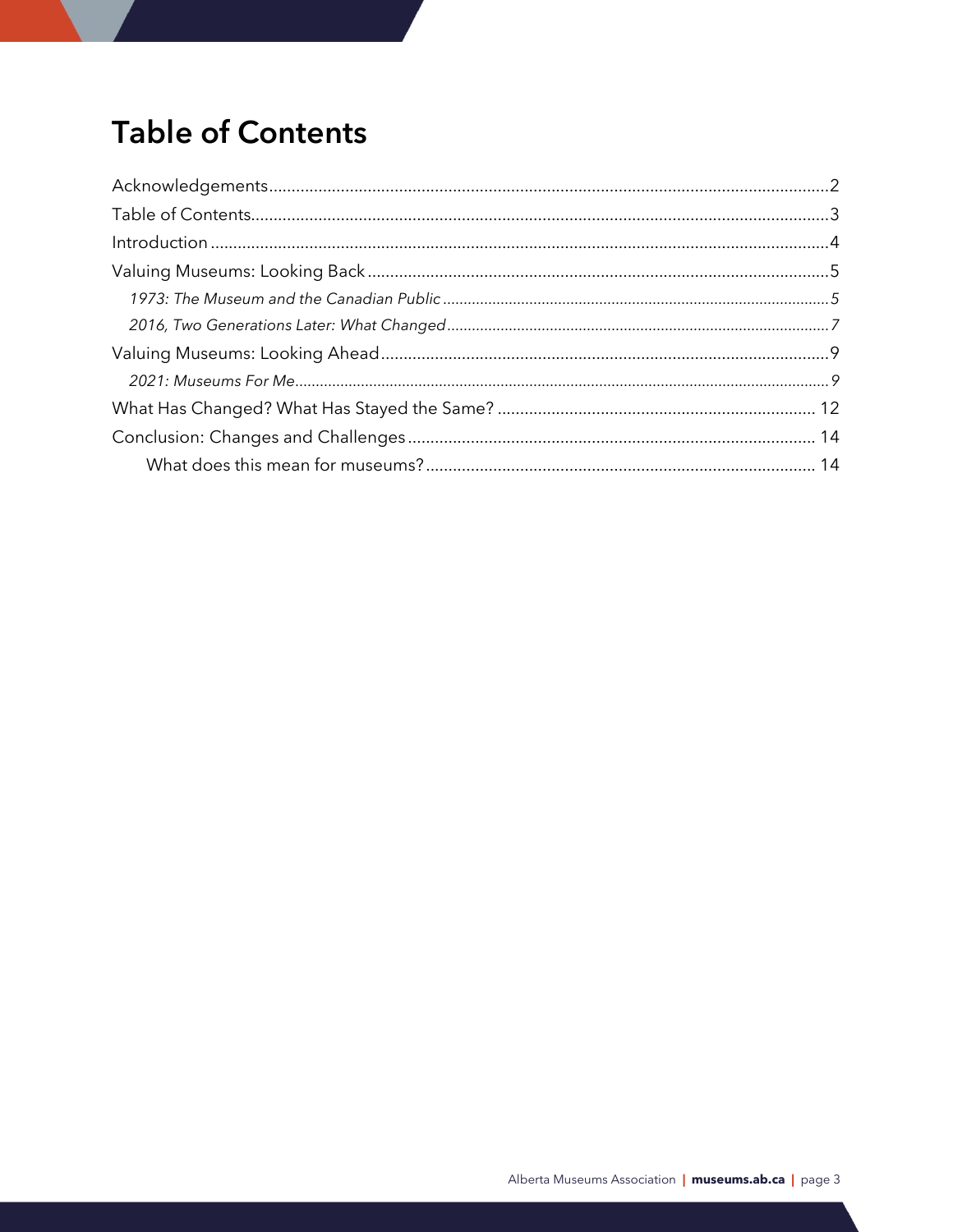### <span id="page-3-0"></span>**Introduction**

In 2016 – 2017, the Alberta Museums Association (AMA) engaged a variety of stakeholders in the process of reviewing its Strategic Plan. While the review underscored the continued relevance of the Plan's objectives, it also revealed that despite the success of museums in community engagement and education, public funding and private support for museums and heritage lagged behind that for the broader arts and culture sector. Museum workers, trustees, and volunteers expressed over and over their frustration at the difficulty in speaking to community leaders about the significance of museums and museum work. They want to advocate on behalf of museums as important public institutions, but they often cannot find the words to explain succinctly why museums matter. The AMA realized that this issue was not limited to Alberta.

**The lack of a clear articulation of public value has implications for the museum sector in Canada.** While museums across Canada have made great progress in engaging communities and serving diverse publics, transitioning from 'nice' to 'necessary' institutions in Canadian public life remains a challenge. Learning how to speak with conviction about the public value of museums requires a better understanding of what Canadians think about museums, and what they expect from their museums both now and in the future.

In 2019, a consortium of provincial and territorial museums associations (PTMAs), led by the AMA, received funding from the Canada Cultural Investment Fund to investigate how Canadians today value museums in their communities, and the role museums and heritage organizations should play in the lives of individuals, research fundamental to developing **a toolkit for advocacy**. Central to the project was **a national survey**, conducted in collaboration with Hill+Knowlton Strategies Canada (H+K), designed not only to elicit information about what Canadians think about museums today, but what they want to see in museums for the next generation. While COVID-19 changed the implementation plan for the study, it also enabled a broader outreach across the country through social media and other online platforms. The survey questions and approach were also informed by a study of historic data, looking at what Canadians thought about museums in the past and what they valued. We asked, *What has stayed the same? What has changed? What will change?*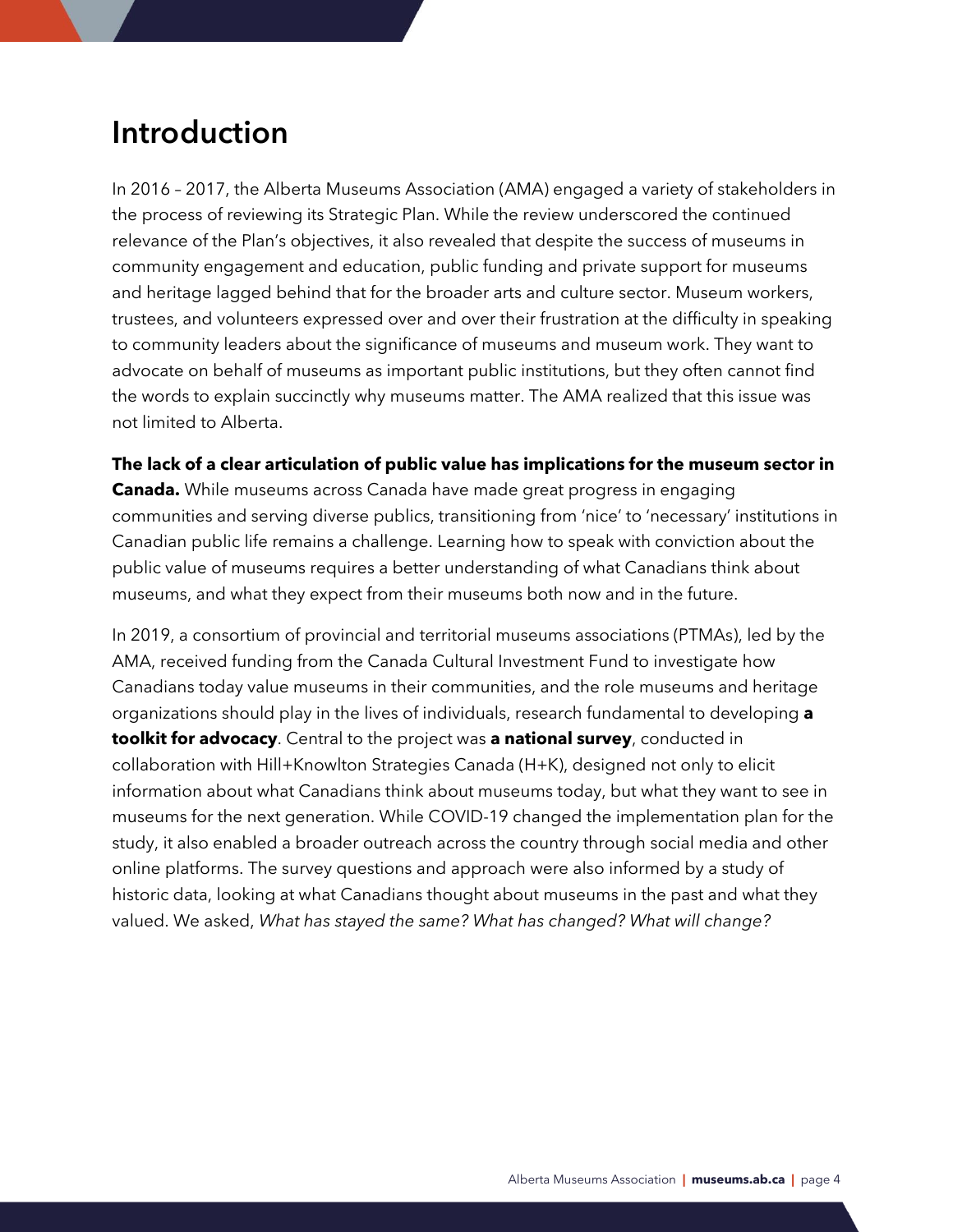### <span id="page-4-0"></span>**Valuing Museums: Looking Back**

**In 1971, the federal government announced a new national museum policy based on the principles of democratization and decentralization.** One of the goals of the new 'D & D' policy, as it became known, was to ensure that the largest possible number of Canadians would have "access to the collected resources of our human and natural heritage." In the new museum policy, funds for museums were allocated based on what government policy makers assumed the public wanted, but it was soon realized that a major handicap in implementation was "ignorance about the actual and potential audience for museums."<sup>1</sup>

In 1973, the federal government funded a team of researchers to undertake the first comprehensive study of behaviour and attitudes of museum-goers and non-goers in Canada. A total of 7,230 personal interviews were conducted across Canada, and detailed surveys were left with the interviewees. Over half the interviewees (57%) returned these questionnaires. This groundbreaking study – *The Museum and the Canadian Public* by Brian Dixon, Alice Courtney, and Robert Bailey – was published in 1974 and provides a baseline for subsequent surveys of visitation and attitudes to museums in Canada.

### <span id="page-4-1"></span>*1973: The Museum and the Canadian Public*

In 1972, there were 838 museums in Canada, many recently established or expanded as a result of centennial celebrations in 1967. Canada's population was just under 22.5 million. In comparison with 2021, the population was younger (10% over age 65, now 20%), less diverse (15% foreign born, now 25%), and less well educated (fewer than 10% of Canadians had university degrees; today, more than half of Canadians have a college or university degree).

#### **Visitation**

From personal interviews and questionnaires, the researchers learned that

- about 60% of Canadians had visited a museum or historic site within the past 12 months; 48% visited a museum, art gallery, or science centre;
- over a five-year period, 84% had visited a museum at least once;
- a core of Canadians 13% were non-goers, who had not visited any museum in five years.

<sup>1</sup> Quoted in the introduction to Brian Dixon, Alice Courtney, and Robert Bailey, *The Museum and the Canadian Public*. Toronto: Published for Arts and Culture Branch, Dept. of the Secretary of State, Government of Canada by Culturcan Publications, 1974, p. 2.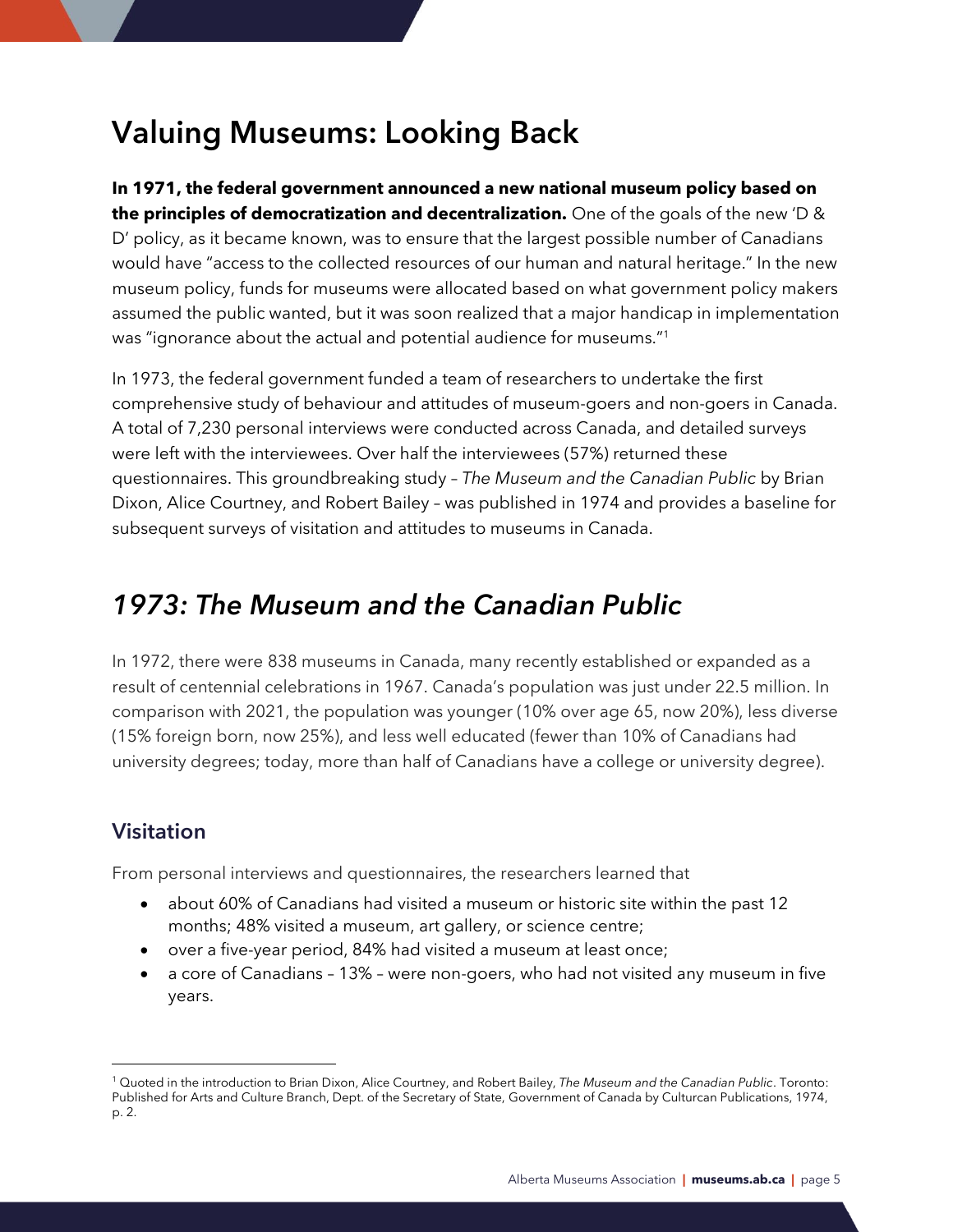The researchers also learned that those who said they had visited a museum within the past year "are likely to be consistent and frequent museum-goers; those respondents who did not attend a museum within the past year are likely to be only sporadic museum participators," and when they do make a visit, "they are more likely to be attracted to general museums and historical sites than to other types of museums." A third of respondents said they had no or very little interest in museums.<sup>2</sup>

The researchers found that in a given year, **a small proportion of museum-goers can make half of all visits** - "in the case of art museums, for example, just 8% of the total Canadian population accounts for 49% of the art museum visits made … for general museums, 7% account for 41% of visits, and for historical sites, 13% account for 53% of visits."<sup>3</sup>

Lastly, the researchers found that the **Canadians who visited museums most frequently were urban, younger, and better educated, had higher incomes,** and were more likely to live in western Canada.

#### **Value**

In 1973, over two-thirds of respondents (69%) told the researchers that museums were among Canada's more valuable institutions, and they made them feel proud of their heritage. Museums were a great place to take the kids, to learn something new, and to explore nature and the past, and were good places to take visitors. They characterized a museum visit as "educational" (81%) and "rewarding" (82%).

Even those people who visited museums rarely, or not at all, still liked the idea of the museum: **"A great number of respondents strongly support the concept of the museum while for the most part avoiding the reality."**<sup>4</sup>

#### **Roles**

Over three-quarters (79%) agreed that the "main purpose of the museum is to bring the past into the present and the future," but the researchers also noted that nearly two-thirds of respondents indicated that museums might adopt a more present and future orientation: 40% agreed with the statement, "Museums tell me little about the present and the future"; 24% were undecided.<sup>5</sup>

<sup>2</sup> Dixon et al, *Museum and the Canadian Public*, p. 101.

<sup>3</sup> Ibid., p. 105.

<sup>4</sup> Ibid., p. 131.

<sup>5</sup> Ibid., p. 129.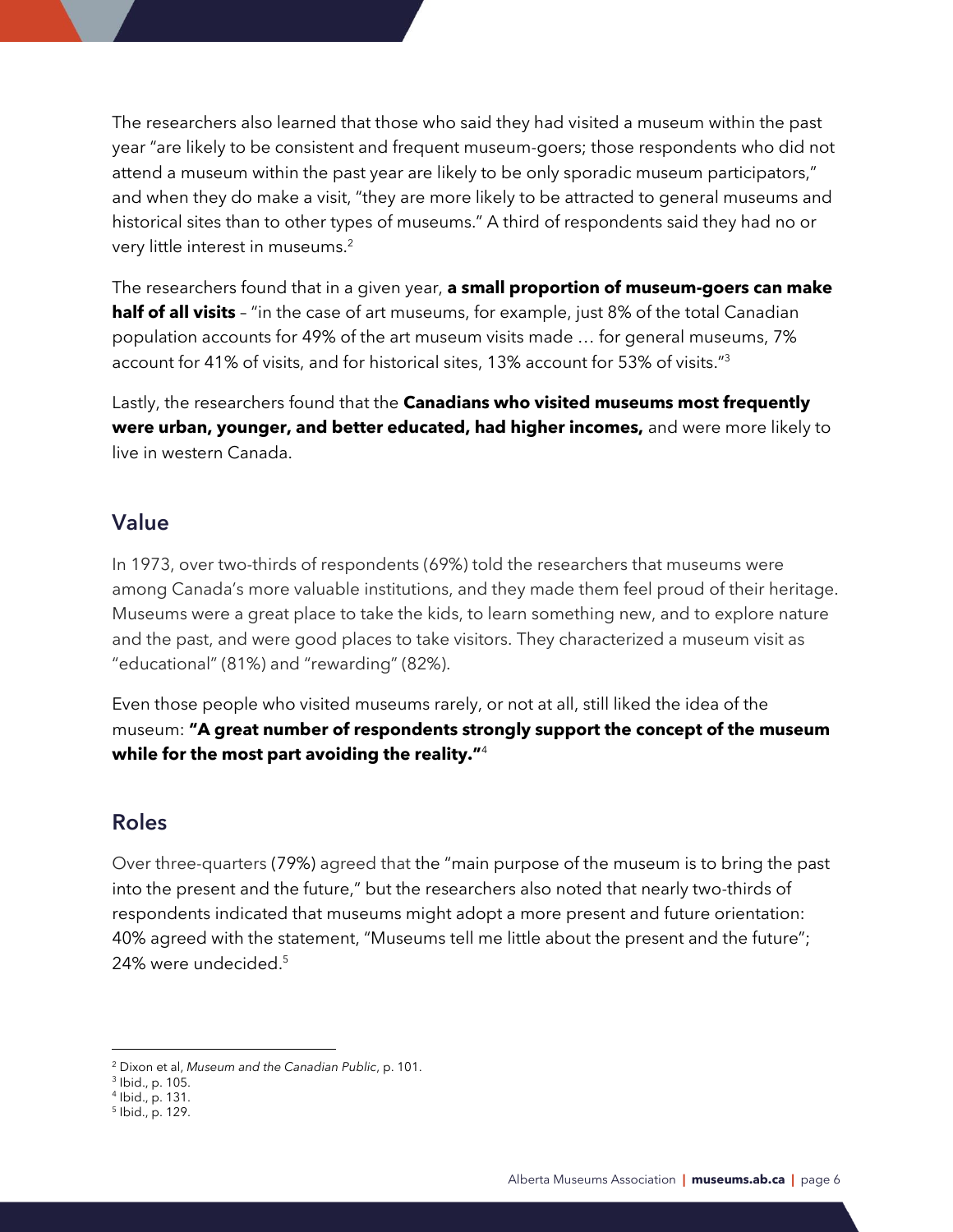#### **Relevance**

Canadians described **why they did not visit more often**:

- museums were too far away and difficult to get to;
- museums were often physically uncomfortable and unsettling;
- Canadians wanted more interactive exhibitions, more learning opportunities, and a more welcoming place.

People who did not visit museums at all saw them as "unsympathetic, fortress-like," elitist (interesting only to scholars), and unchanging.

**What would make Canadians visit more often?** Over 50% of respondents wanted museums to:

- make entry free;
- bring in artists and craftsmen and create things on the spot;
- provide free guidebooks and pamphlets;
- provide more advertising and publicity about what museums are really like;
- provide more advertising and publicity about museum activities;
- provide sections designed for young children.

### <span id="page-6-0"></span>*2016, Two Generations Later: What Changed*

**By 2016, there were 2,600 museums in Canada,** making it easier to visit a museum close to home.<sup>6</sup> Many museums had **more active public programs**, including activities designed specifically for children. The Canadian Museums Association's 2016 Brief*, The State of the Museum in Canada*, reported almost 7.5 million school visits made each year. <sup>7</sup> Museums also integrated **new information and communication technologies** in their services and outreach.<sup>8</sup>

Below are some general findings from surveys conducted between 2012 and 2016. <sup>9</sup>

<sup>&</sup>lt;sup>6</sup> Canadian Museums Association, The State of the Museum in Canada. Brief to the Standing Committee on Canadian Heritage. Ottawa: June 2016.

 $^7$  Ibid., p. 3. In 2018-19, there were around 4.92 million students enrolled in public elementary or secondary schools, so students are likely making multiple visits (Lucie Jeudy, "Enrollment in public elementary and secondary schools in Canada in 2018/19, by province," Statista, July 6, 2021, [https://www.statista.com/statistics/449110/enrollment-in-public-elementary-and-secondary](https://www.statista.com/statistics/449110/enrollment-in-public-elementary-and-secondary-schools-in-canada-by-province/))[schools-in-canada-by-province/.](https://www.statista.com/statistics/449110/enrollment-in-public-elementary-and-secondary-schools-in-canada-by-province/)))

<sup>&</sup>lt;sup>8</sup> In 2016, four in ten Canadians (42%) said they used a museum or heritage institution website in the past year, for the most part in preparation for a visit (Environics Research, "Report: Arts and Heritage Access and Availability Survey, 2016-2017," prepared for the Department of Canadian Heritage and Canada Council for the Arts, 2017, p. 25[, https://epe.lac](https://epe.lac-bac.gc.ca/100/200/301/pwgsc-tpsgc/por-ef/canadian_heritage/2017/051-16-e/report.pdf)[bac.gc.ca/100/200/301/pwgsc-tpsgc/por-ef/canadian\\_heritage/2017/051-16-e/report.pdf\)](https://epe.lac-bac.gc.ca/100/200/301/pwgsc-tpsgc/por-ef/canadian_heritage/2017/051-16-e/report.pdf).

<sup>&</sup>lt;sup>9</sup> Statistics Canada has been surveying Canadians about their participation rates in heritage and cultural activities in the General Social Survey (GSS) every five to six years since 1992. It can be difficult to compare data from different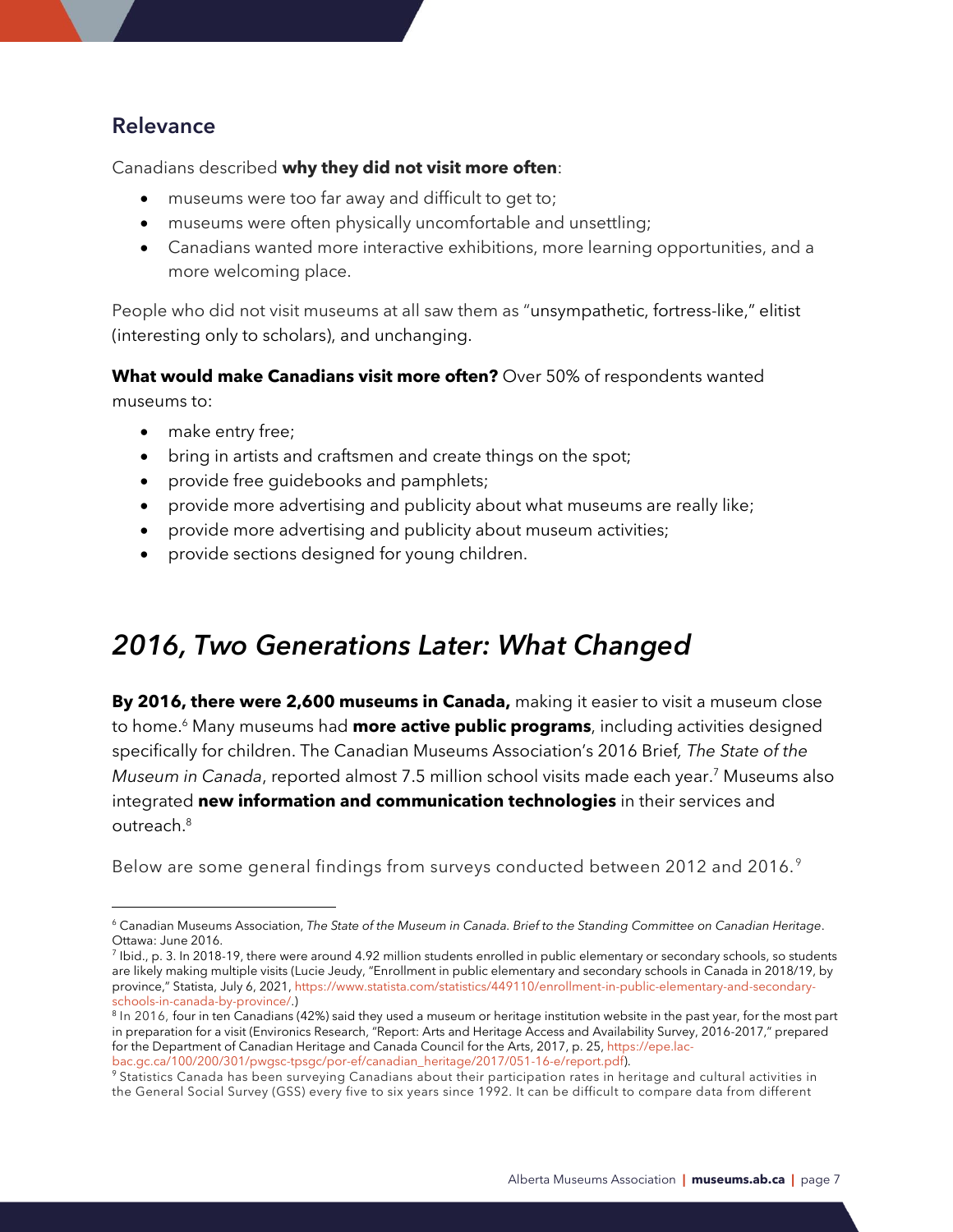#### **Visitation**

Almost half of all Canadians (48%) visited a museum or art gallery once a year. (To put that figure in perspective, in 2019, pre-COVID-19, about 58% of Canadians visited a movie theatre once in 12 months.<sup>10</sup>) About 80% of Canadians visited every five years, whether at home or abroad. Heritage attendance increased with level of education and by income. New Canadians visited at rates higher than those born in Canada. Attendance was lower among Indigenous people (64%, compared with 81% of non-Indigenous Canadians).<sup>11</sup>

#### **Value**

**In 2016, 80% of Canadians said museums contribute to the quality of life** in their community; it was higher for public libraries (94%). In 2012 (the last year in which the question was asked), most Canadians saw the museum's roles in preserving the past and educating children as most important (96%). In addition, almost all Canadians (92%) thought children should visit museums.

In the early 2000s, surveys started to ask Canadians how they valued history and who they trusted to tell them about it. **In 2016, 96% of Canadians said museums are credible sources for information about history.** In fact, most people thought that after their grandparents, museums were the most trusted sources, ahead of university professors and high school teachers, books, newspapers, and the internet. In a 2009 study, however, **less than half (46%) of Indigenous people surveyed rated museums as a "very trustworthy"** source of information.

#### **Relevance**

Non-goers felt the museum was too far away, the exhibits never changed, the cost was too high, they did not have the time, or they preferred other activities. Most importantly, nongoers did not think the museum was for someone like them – it was not relevant or they did not feel comfortable there.<sup>12</sup>

surveys, which do not ask the same questions, have different target audiences, and interpret the data in dissimilar ways. Most data included here are from the latest available survey, GSS 2016.

 $10$  José Gabriel Navarro, "Movie theater attendance in the last twelve months in Canada as of December 2019," Statista, August 12, 2021, [https://www.statista.com/statistics/1179570/movie-theater-attendance-canada/.](https://www.statista.com/statistics/1179570/movie-theater-attendance-canada/)

<sup>11</sup> Data on heritage attendance from Environics Research, *Arts and Heritage Access and Availability Survey 2016-2017.* Includes museums, art galleries, science centres, zoos, botanic gardens, and heritage sites.

 $12$  Feeling comfortable in a place means you feel like you belong, you know the rules, and there is lots to interest you. Data from Business / Arts, "Culture Track: Canada," 2018, [http://www.businessandarts.org/culture-track-canada/.](http://www.businessandarts.org/culture-track-canada/)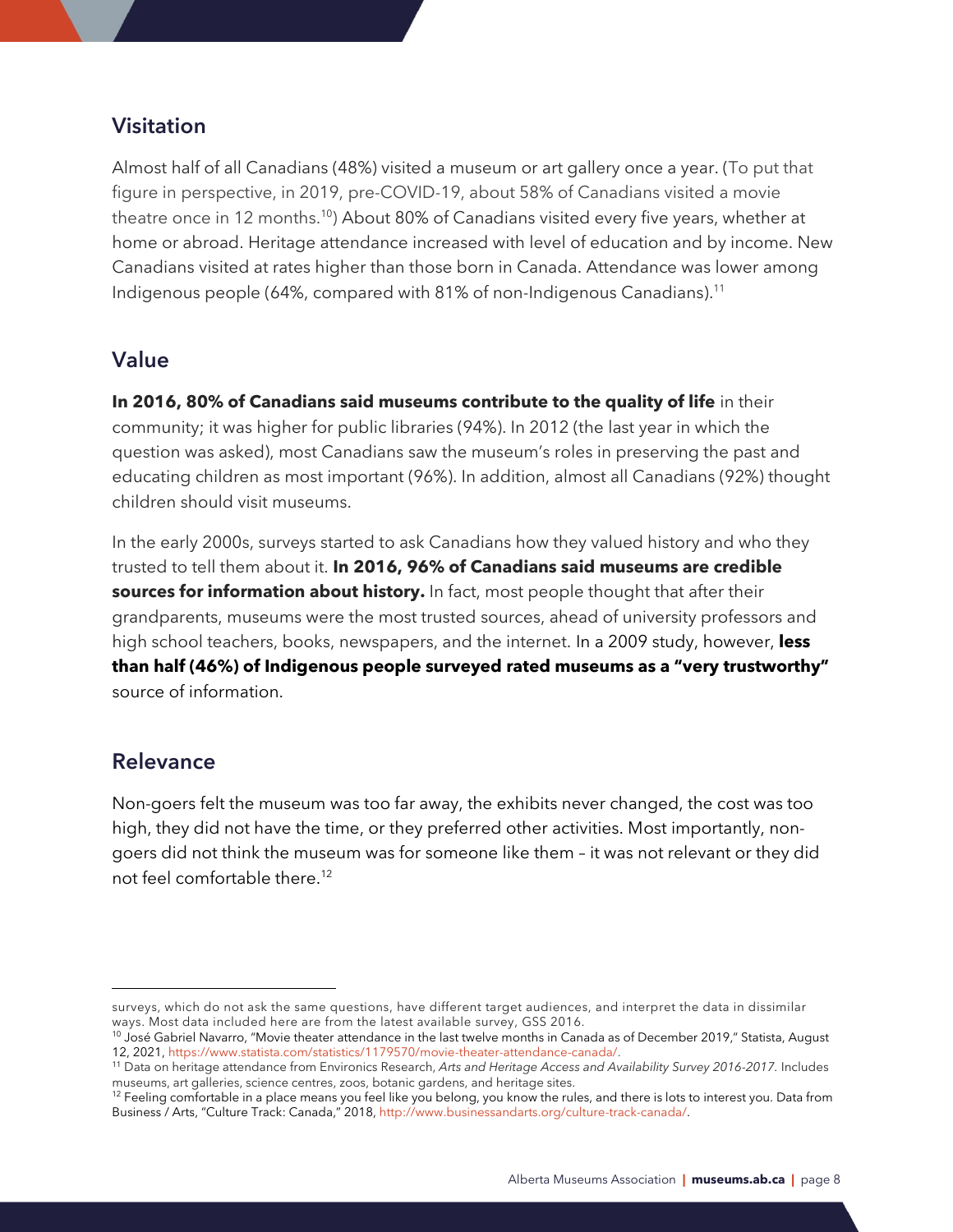### <span id="page-8-0"></span>**Valuing Museums: Looking Ahead**

### <span id="page-8-1"></span>*2021: Museums For Me*

In 2020, there were approximately 2,600 museums in Canada, and Canada's population is now over 38 million. The Canadian population is aging: in 2020, there were more seniors over 65 than children under 14. The population is increasingly diverse, especially in urban centres. Since 2006, the Indigenous population has increased by more than four times the growth rate of the non-Indigenous population, and Indigenous Canadians are visible and active in all sectors of society. More than one-fifth of Canadians are people of colour; in 2018 – 2019, 44% of first-year university and college students identified as people of colour.<sup>13</sup> Canada has one of the most highly educated populations in the world. As of 2020, more than half (56%) of Canadians aged 25 – 64 have a college or university degree. The rapid increase in mobile device ownership, the rise of social media, and an increasingly globalized internet have transformed the way people access, share, and shape information and knowledge. Almost all Canadians (94%) have access to the global information web.

In late 2020 and early 2021, the consortium of PTMAs led by the AMA with H+K consulted over 3,000 Canadians to find out what people think about museums today and how they serve (or do not serve) their communities, what museums could become in the future, and how to turn that vision into reality.<sup>14</sup>

#### **Visitation**

- About 40% of Canadians visit a museum once a year.<sup>15</sup>
- Half of these are avid museum-goers, visiting two to six times per year, and younger people in this group visit more often.
- An additional 43% of Canadians visit a museum every few years.
- Indigenous people visit at about the same rate as other Canadians.
- Lower-income Canadians visit less often.

<sup>13</sup> Catalyst, "Quick Take: People of Colour in Canada," October 20, 2020, [https://www.catalyst.org/research/people-of-colour-in](https://www.catalyst.org/research/people-of-colour-in-canada/)[canada/.](https://www.catalyst.org/research/people-of-colour-in-canada/)

<sup>14</sup> The 2021 national survey undertaken in collaboration with H+K reached 1,700 Canadians through a special *Museums For Me* online survey. In addition, H+K accessed Leger Opinion's national online panel to survey 1,400 Canadians in March 2021, with an oversample of respondents who identified as Indigenous or with a lower household income. 87 people from museum and heritage groups participated in 4 dialogue sessions (one in French and three in English). For detailed information on questions and responses, see the *Museums For Me: Engaging [Canadians](https://museums.ab.ca/media/163967/what_we_heard_report_wappendix.pdf) on the Future of Museums – What We Heard* report.

<sup>&</sup>lt;sup>15</sup> This museum may not be in Canada. In 1974, 61% of respondents said visiting a museum while travelling was more appropriate. The number of Canadians travelling internationally, not including travel to the US, tripled between 2000 and 2019 (pre-COVID-19) (Statistics Canada, "Canadian residents returning from abroad, annual," Government of Canada, February 21, 2020, [https://www150.statcan.gc.ca/n1/daily-quotidien/200221/cg-b003-eng.htm\)](https://www150.statcan.gc.ca/n1/daily-quotidien/200221/cg-b003-eng.htm).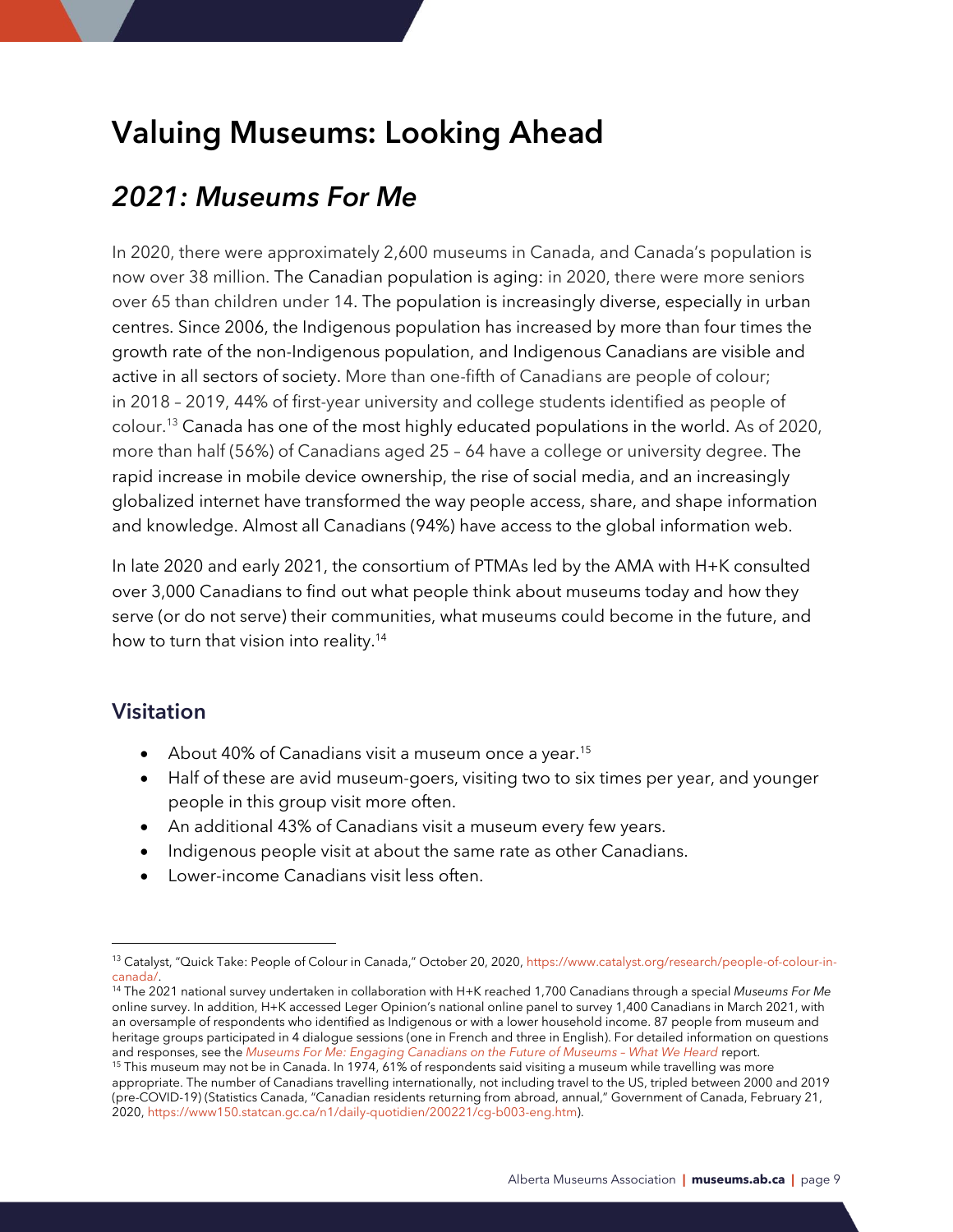**Community museums attract fewer Canadians.** 33% reported visiting at least once a year, and 25% once every few years. When asked about the role of local museums, 83% agreed they were a place to learn the history of the area, and 74% felt they brought value to the community.

#### **Value**

Over half (54%) felt that museums reflect their interest in collections, exhibitions, and programs, and **80% of respondents agreed that museums are highly credible sources** of information, though Indigenous respondents were somewhat less likely to find museums highly credible. The majority of Canadians continue to see museums as providing learning (81%), and a good place to bring children (80%), but a third of respondents aged 35 – 44 (those likely to have children) were concerned about the cost of visiting.

#### **Roles**

A large majority (87%) agreed that the role of museums is to preserve knowledge and objects from Canada's history, and a slightly smaller percentage agreed that museums should show and explain objects from the natural world. **In 2021, 81% also felt museums should preserve knowledge and objects from Indigenous history**.

When asked more specifically about the **most important functions of a museum**, respondents in 2021 ranked in order:

- education (73%);
- preserving history (71%);
- helping visitors and tourists learn about a place (41%).

When asked, however, if museum functions will **change in the future**, more than a third of respondents thought the **roles listed below might become more important**:

- providing context and inspiration regarding today's pressing issues like climate change (42%);
- helping people understand social and cultural issues (38%);
- research institutions advancing knowledge (35%).

The majority of Canadians (70%) agreed that **museums should be neutral and unbiased** in the presentation of materials; however, 40% of respondents also agreed that they want **museums to take a stand and challenge the status quo**.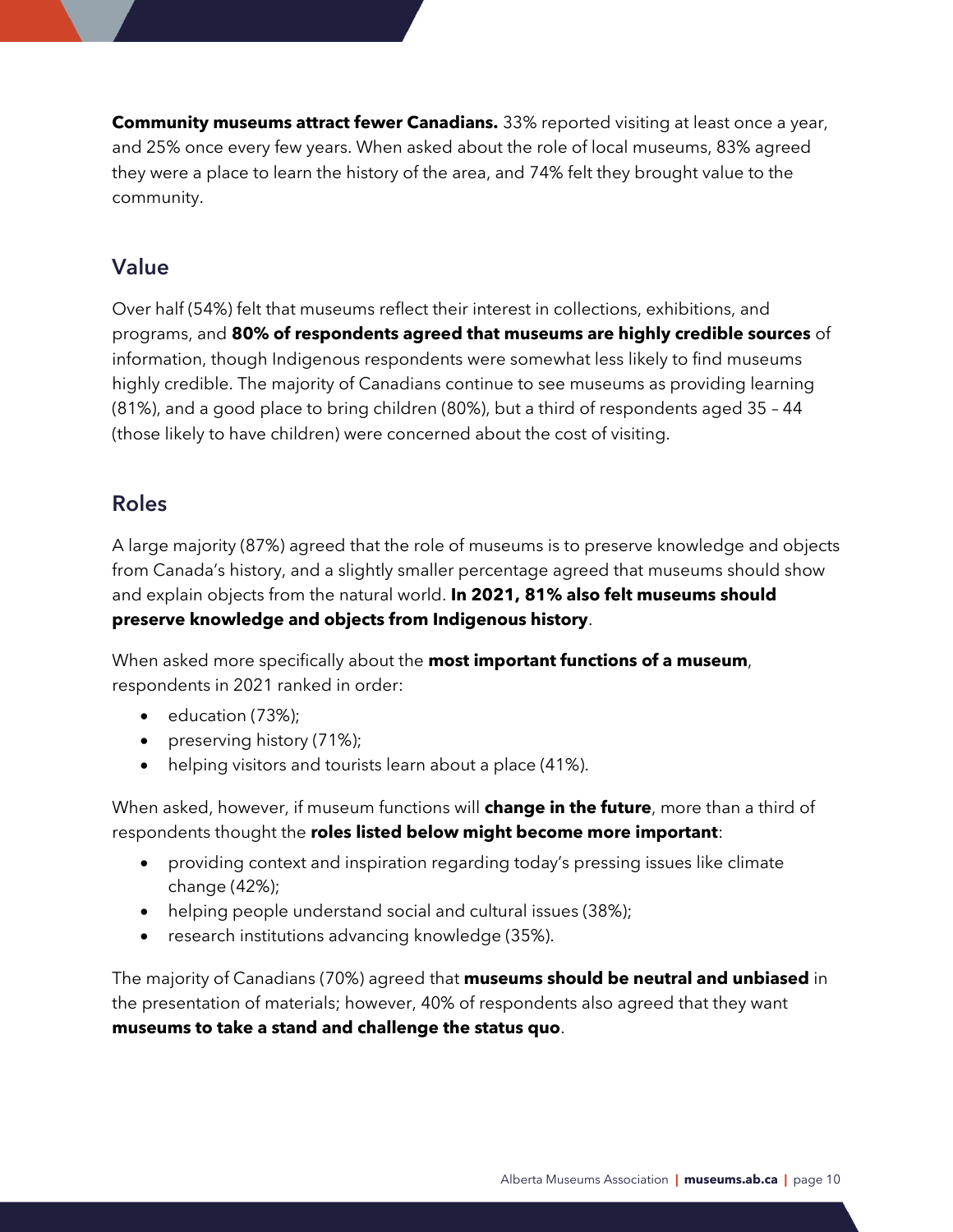#### **Relevance**

**Just over half of Canadians (56%) felt their museums fulfill their cultural needs in collections, exhibitions, and programs.** Almost half of respondents felt community members should be involved in the creation of exhibitions, and over half supported **dialogues with communities** to ensure that what museums present remains relevant.

While four in five (80%) participants aged 65 or older agreed or strongly agreed that museums should be neutral in their presentation of materials, only two-thirds (65%) of those aged 18 – 24 voiced this opinion. Half of Canadians felt museums do not reflect today's world (compared with 40% in 1973) and **over a quarter (28%) of the 18 – 24 age group felt museums reflect only European approaches to culture**. A third of respondents aged 25 – 34 are ready to volunteer, and almost a third in this age group are more likely to donate to museums. Almost a quarter of respondents (23%) felt that museums are an expensive form of recreation.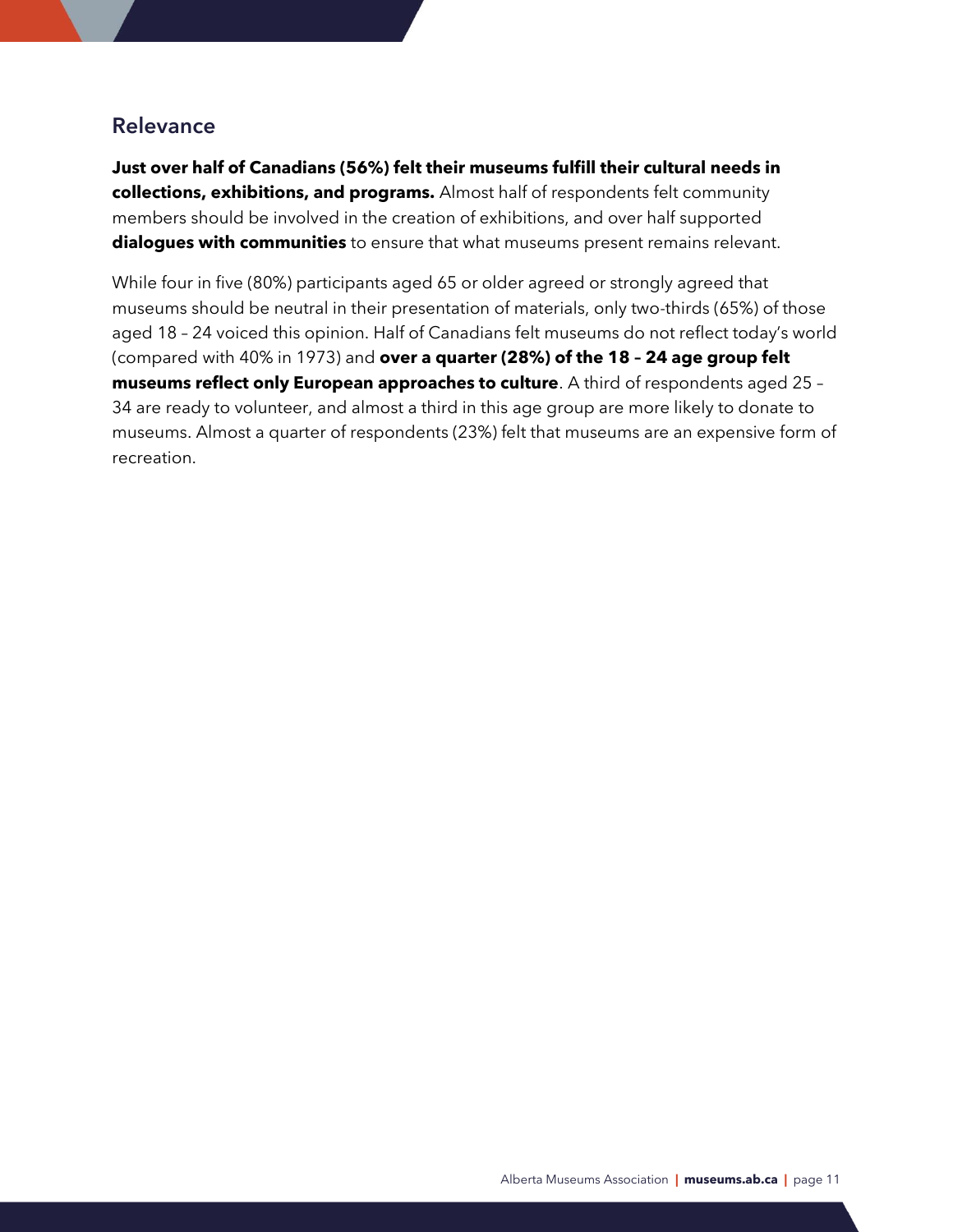### <span id="page-11-0"></span>**What Has Changed? What Has Stayed the Same?**

**Note**: In the following tables, " – " indicates this question was not asked or data was not available.

| <b>VISITATION</b>                                     | 197316                     | $2012 - 2016$ <sup>17</sup> | 202118    |
|-------------------------------------------------------|----------------------------|-----------------------------|-----------|
| % of Canadians visiting a museum<br>in last 12 months | 48%*                       | 48%**                       | $44\%***$ |
| % visiting in last 5 years                            | 84%                        | 80%                         | 82%       |
| % who never visit                                     | 13%                        |                             | 17%       |
| Museums are expensive                                 | $21\%$ (avg) <sup>19</sup> | 12%                         | 23%       |
| Museums are a waste of money                          |                            | 6%                          | 7%        |
| Museums are elitist                                   | 28%                        |                             | 9%        |

\* museum, art gallery, or science centre

\*\* museum or art gallery

\*\*\* pre-COVID-19 visitation rate for museums

#### **Takeaways:**

- **The percentage of Canadians visiting museums has not changed significantly in 50 years.**
- **Most Canadians no longer see museums as elitist.**
- **Museums are considered by some groups to be expensive.**

| <b>VALUE</b>                                                        | $1973*$ | $2012 - 2016*$ | $2021*$ |
|---------------------------------------------------------------------|---------|----------------|---------|
| Museums contribute to the<br>community / quality of life            |         | 86%            | 74%     |
| Museums increase attachment to<br>Canada / proud to be Canadian     | 65%     | 81%            |         |
| Museums reflect my culture and<br>heritage / proud of my culture    | 73%     |                | 54%     |
| Museums make me feel part of<br>community / a sense of<br>community |         | 80%            | 70%     |
| Museums are good for children                                       | 78%     | 92%            | 80%     |
| Museums are trusted sources                                         |         | 96%            | 80%     |

\* Includes % who "strongly" and "somewhat" agree

<sup>16</sup> For the following tables, 1973 data from Dixon et al, *Museum and the Canadian Public.*

<sup>&</sup>lt;sup>17</sup> For the following tables, 2012 - 2016 data from Statistics Canada GSS surveys.

<sup>18</sup> For the following tables, 2021 data from *Museums For Me* Leger Opinion online panel conducted for H+K.

<sup>&</sup>lt;sup>19</sup> In 1973, a museum visit was considered expensive by 28% of non-goers and 14% of museum-goers.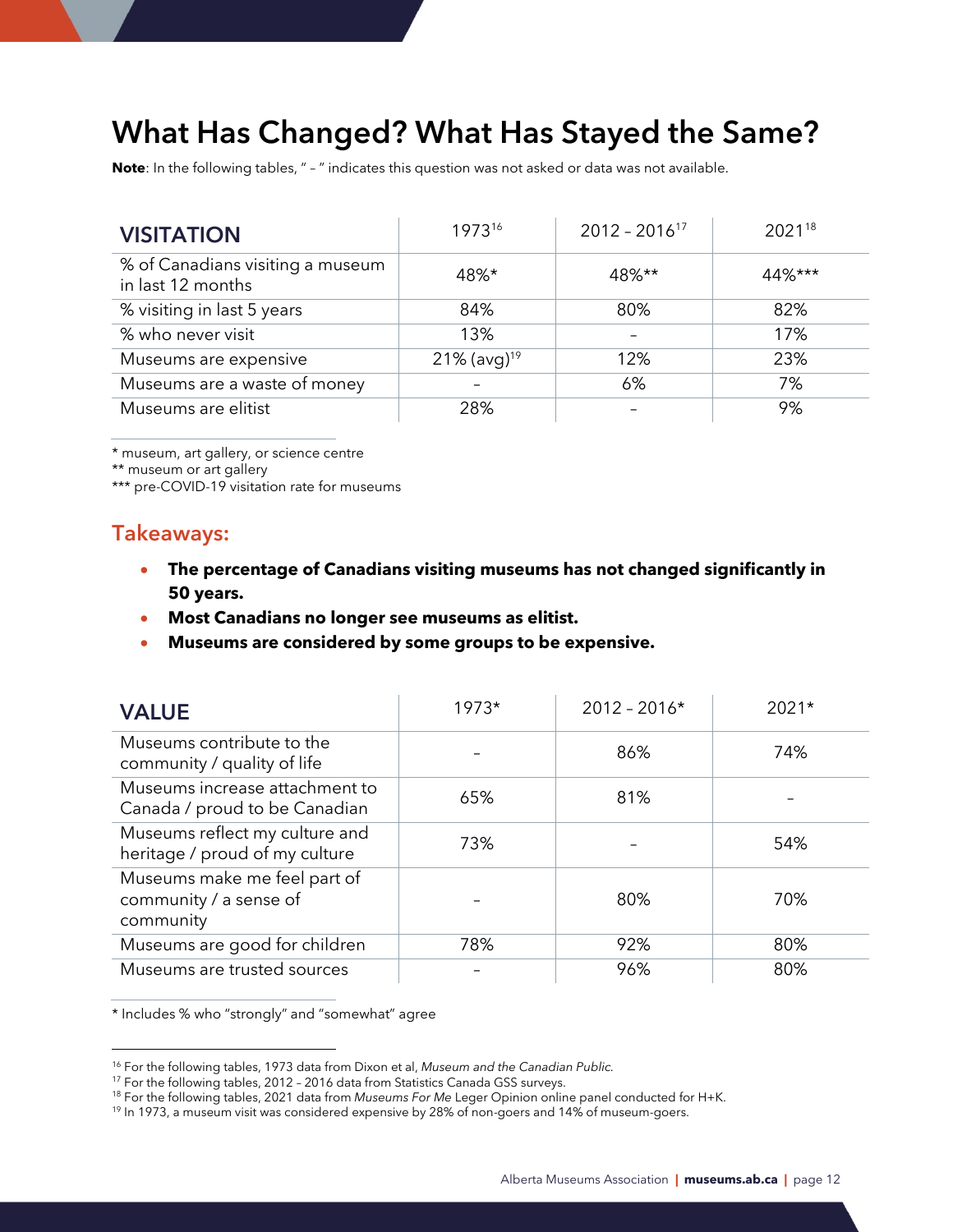#### **Takeaways:**

- **Museums may not reflect the heritage of many museum-goers today.**
- **Museums continue to be seen as good for children.**
- **Museums continue to be seen as trusted sources.**

| <b>ROLES (Importance)</b>          | 1973     | 2012 - 2016              | 2021 |
|------------------------------------|----------|--------------------------|------|
| Preservation                       |          | 96%                      | 87%  |
| Preservation of Indigenous history |          | $\overline{\phantom{0}}$ | 81%  |
| Education                          | $81\%$ * | 96%                      | 73%  |
| Tourism                            | 75%      | 91%                      | 41%  |

\* Respondents were asked to categorize museums as "relaxing," "educational," etc.

#### **Takeaways:**

- **Preserving Indigenous collections and knowledge is important.**
- **Education as a central role is declining in importance.**
- **Museums are not just for tourists.**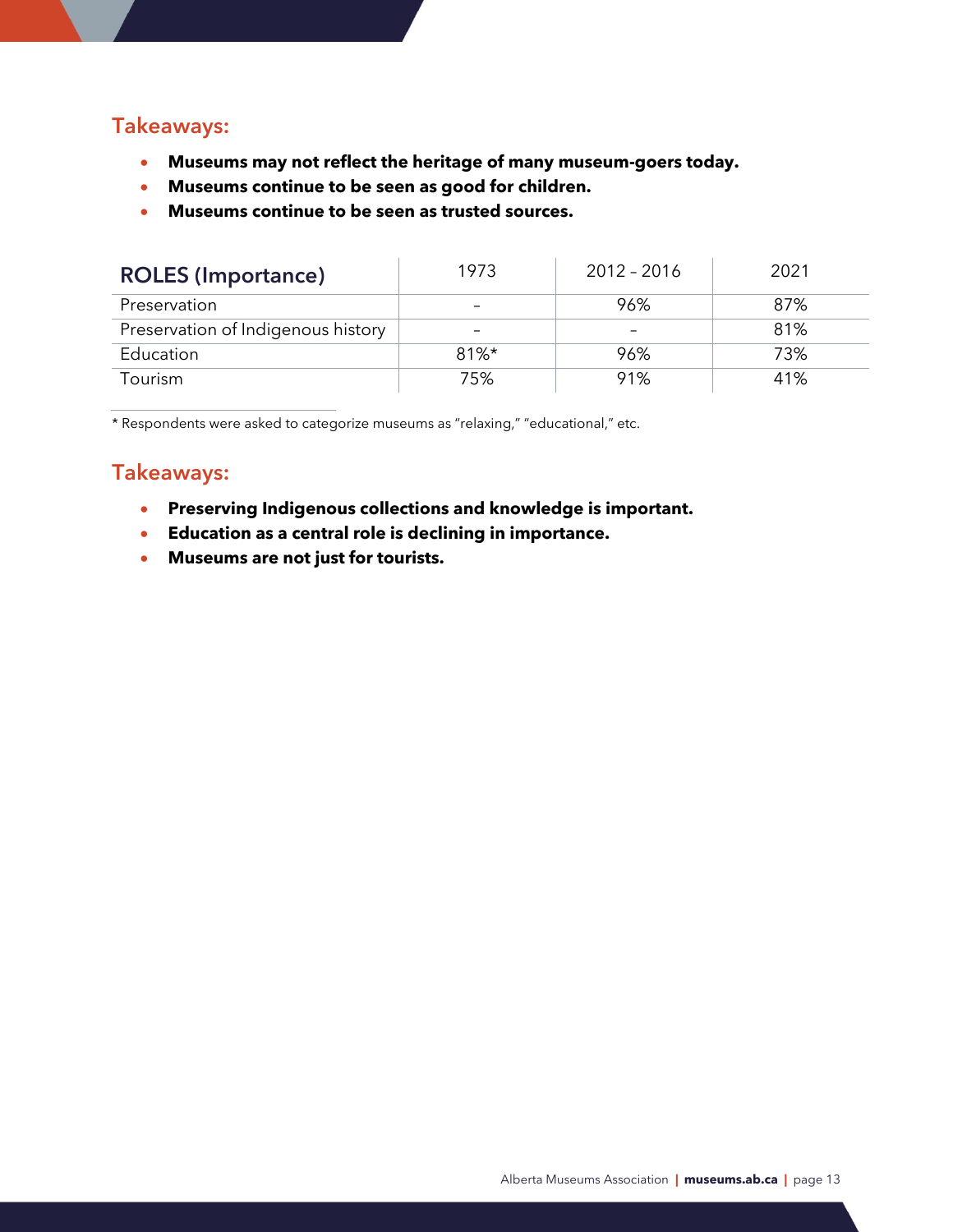### <span id="page-13-0"></span>**Conclusion: Changes and Challenges**

Over the next 20 years, Canada's population will become increasingly diverse. By 2036, immigrants will represent between 25% and 30% of Canada's population. These would be the highest proportions since 1871. Thinking about the projections below will help museums proactively meet the needs of their communities:

- By 2036, immigrants and second-generation individuals will represent between 40% and 50% of the population;<sup>20</sup>
- By 2036, people of colour will be about one-third of the population;
- By 2036, almost three-quarters (71%) of people of colour will likely reside in Toronto, Montréal, or Vancouver;<sup>21</sup>
- By 2041, the Indigenous population will be 2.5 to 3.2 million, at an average annual growth rate between 1.3% and 2.3%;<sup>22</sup>
- By 2050, roughly 25% of the population will be over the age of 65.

Technology and climate changes are other important factors for museums to consider. By 2026, 39.26 million Canadians (almost everyone) will have internet access.<sup>23</sup>

On the climate front, Canadians will be living in a warmer country. Between 1948 and 2016, the mean annual temperature increase for Canada as a whole was 1.7°C and 2.3°C for northern Canada. Most Canadian Arctic marine regions will be sea ice-free for part of the summer by 2050.<sup>24</sup>

#### <span id="page-13-1"></span>**What does this mean for museums?**

How Canadians think about the past and understand heritage is changing, particularly in regard to Indigenous histories and cultures. How will museums reflect the heritage of Canada's increasingly diverse population? How will museums embody reconciliation with Indigenous peoples?

 $^{23}$  Joseph Johnson, "Number of internet users in Canada from 2016 to 2026," Statista, Aug 24, 2021,

[https://www.statista.com/statistics/325649/canada-number-of-internet-users/.](https://www.statista.com/statistics/325649/canada-number-of-internet-users/) And by 2026, Canada's mobile population is projected to surpass 38 million (L. Ceci, "Mobile internet usage in Canada – statistics & facts," Statista, October 14, 2021, [https://www.statista.com/topics/3529/mobile-usage-in-canada/.](https://www.statista.com/topics/3529/mobile-usage-in-canada/))

<sup>24</sup> National Research Council, *Canada's Changing Climate*, Government of Canada, 2019.

[https://www.nrcan.gc.ca/sites/www.nrcan.gc.ca/files/energy/Climate-change/pdf/CCCR\\_TableKeyMessages-EN-033119-](https://www.nrcan.gc.ca/sites/www.nrcan.gc.ca/files/energy/Climate-change/pdf/CCCR_TableKeyMessages-EN-033119-FINAL.pdf) [FINAL.pdf.](https://www.nrcan.gc.ca/sites/www.nrcan.gc.ca/files/energy/Climate-change/pdf/CCCR_TableKeyMessages-EN-033119-FINAL.pdf)

<sup>&</sup>lt;sup>20</sup> Statistics Canada, "Immigration and Diversity: Population Projections for Canada and its Regions, 2011 to 2036," Government of Canada, February 23, 2017[, https://www150.statcan.gc.ca/n1/pub/91-551-x/91-551-x2017001-eng.htm.](https://www150.statcan.gc.ca/n1/pub/91-551-x/91-551-x2017001-eng.htm)  $21$  Ibid.

<sup>&</sup>lt;sup>22</sup> Statistics Canada, "Indigenous population in Canada - Projections to 2041," Government of Canada, October 6, 2021, [https://www150.statcan.gc.ca/n1/pub/11-627-m/11-627-m2021066-eng.htm.](https://www150.statcan.gc.ca/n1/pub/11-627-m/11-627-m2021066-eng.htm)